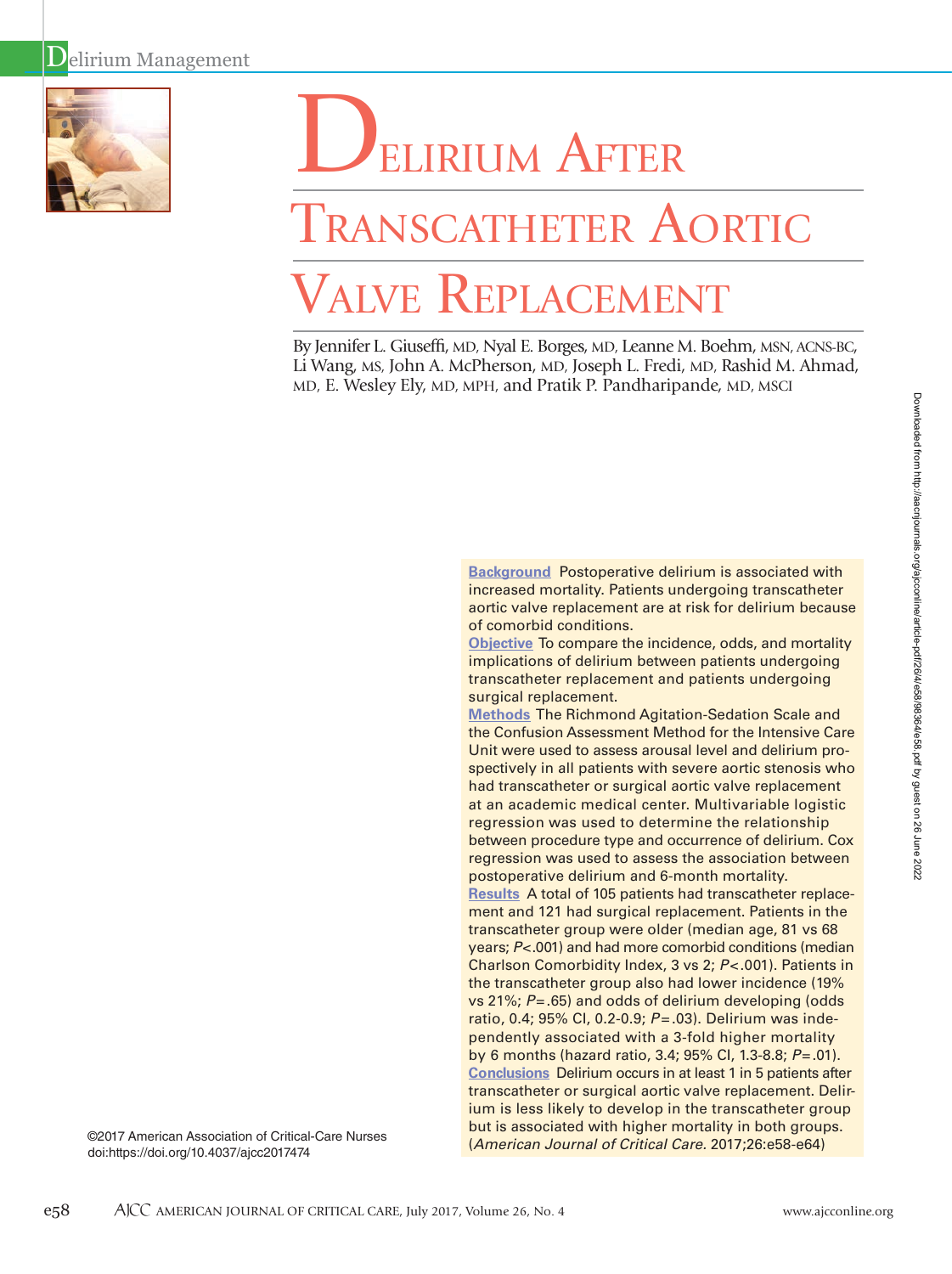elirium is a prevalent dysfunction characterized by disturbances in level of consciousness and cognition and is associated with increased morbidity and mortality in both medical and surgical patients.<sup>1-3</sup> Observed morbidi sciousness and cognition and is associated with increased morbidity and mortality in both medical and surgical patients.<sup>1-3</sup> Observed morbidities include longer hospitalization, decrease in cognitive and functional status, complications after surgery, and elevated health care costs.<sup>2-5</sup> Factors that increase risk for delirium bolic disturbances, and renal impairment. An individual patient's risk increases as the number of risk factors increases.<sup>3</sup> Additionally, factors such as use of restraints, administration of psychoactive medications, and lack of sleep can predispose patients to delirium.<sup>6,7</sup>

Without routine use of a delirium-monitoring instrument, delirium can easily go undiagnosed.<sup>8</sup> The Confusion Assessment Method for the Intensive Care Unit (CAM-ICU), a validated tool that can be reliably used by nonpsychiatrists to diagnose delirium, even in patients treated with mechanical ventilation, is now recommended by the Society of Critical Care Medicine for use in critically ill patients.<sup>9</sup>

Reported rates of delirium after cardiothoracic surgery are from 3% to 70%.10-12 Risk factors for delirium in this situation include advanced age, decreased left ventricular ejection fraction, increased body mass index, and male sex. Adverse outcomes for patients with delirium after cardiothoracic surgery are similar to those observed in general medical and surgical patients.10-12

Transcatheter aortic valve replacement (TAVR) is an available option for patients with severe aortic stenosis whose operative risk precludes traditional surgical valve replacement (SAVR).<sup>13</sup> The incidence

# **About the Authors**

**Jennifer L. Giuseffi** is a cardiologist, Division of Cardiovascular Medicine, WellStar Medical Group, Marietta, Georgia. **Nyal E. Borges** is an internal medicine chief resident, Division of General Internal Medicine, Department of Medicine, **Leanne M. Boehm** is a research nurse, Division of Allergy and Pulmonary Critical Care, Department of Medicine, and Center for Health Science Research, **Li Wang** is a statistician, Department of Biostatistics, **John A. McPherson** is an interventional cardiologist and professor of medicine, **Joseph L. Fredi** is an interventional cardiologist and assistant professor of medicine, Division of Cardiovascular Medicine, **Rashid M. Ahmad** is a cardiothoracic surgeon, Division of Cardiothoracic Surgery, Department of Medicine, **Pratik P. Pandharipande** is a professor of anesthesiology and surgery, Division of Anesthesiology Critical Care Medicine, Department of Anesthesiology, and **E. Wesley Ely** is a professor of medicine, Division of Allergy and Pulmonary Critical Care, Department of Medicine, and Center for Health Science Research, Vanderbilt University Medical Center, Nashville, Tennessee.

**Corresponding author:** Nyal E. Borges, MD, D3100 Medical Center North, Nashville, TN 37232 (e-mail: nyalborges @gmail.com).

of postoperative delirium is 3% to 32%14,15 in TAVR patients and up to 35% in SAVR patients.15 However, no research has been published on the risk factors for delirium among TAVR and SAVR patients that account for the differences in age and comorbid conditions that often determine the choice of valve replacement options or on the effect of delirium on outcomes in these 2 different populations of patients.

# **Materials and Methods**

The institutional review board at Vanderbilt University Medical Center, Nashville, Tennessee, approved the study with a waiver of consent because of the observational design. Adult patients who

underwent TAVR or SAVR between July 1, 2011 and July 31, 2012 at the medical center were included in the study. Data were obtained from the Society of Thoracic Surgeons database for SAVR and an institution-specific database for TAVR patients. All patients were admitted after the procedure to the Vanderbilt cardiovascular intensive care unit (CVICU), a tertiary level

**Postoperative** delirium is an underrecognized complication with important implications for outcomes.

critical care unit managed by a multidisciplinary team of physicians, pharmacists, and critical care nurses accustomed to providing care to TAVR and SAVR patients.

# **Data Collection**

Data on patients who died within 24 hours of valve replacement or had persistent coma after the procedure were excluded from the analysis.

Baseline demographics and information on preexisting conditions were obtained from the medical records. Assessments done as part of routine preoperative medical care for TAVR or SAVR included laboratory testing and assessment of left ventricular systolic function by using echocardiography. The severity of comorbid illness was calculated by using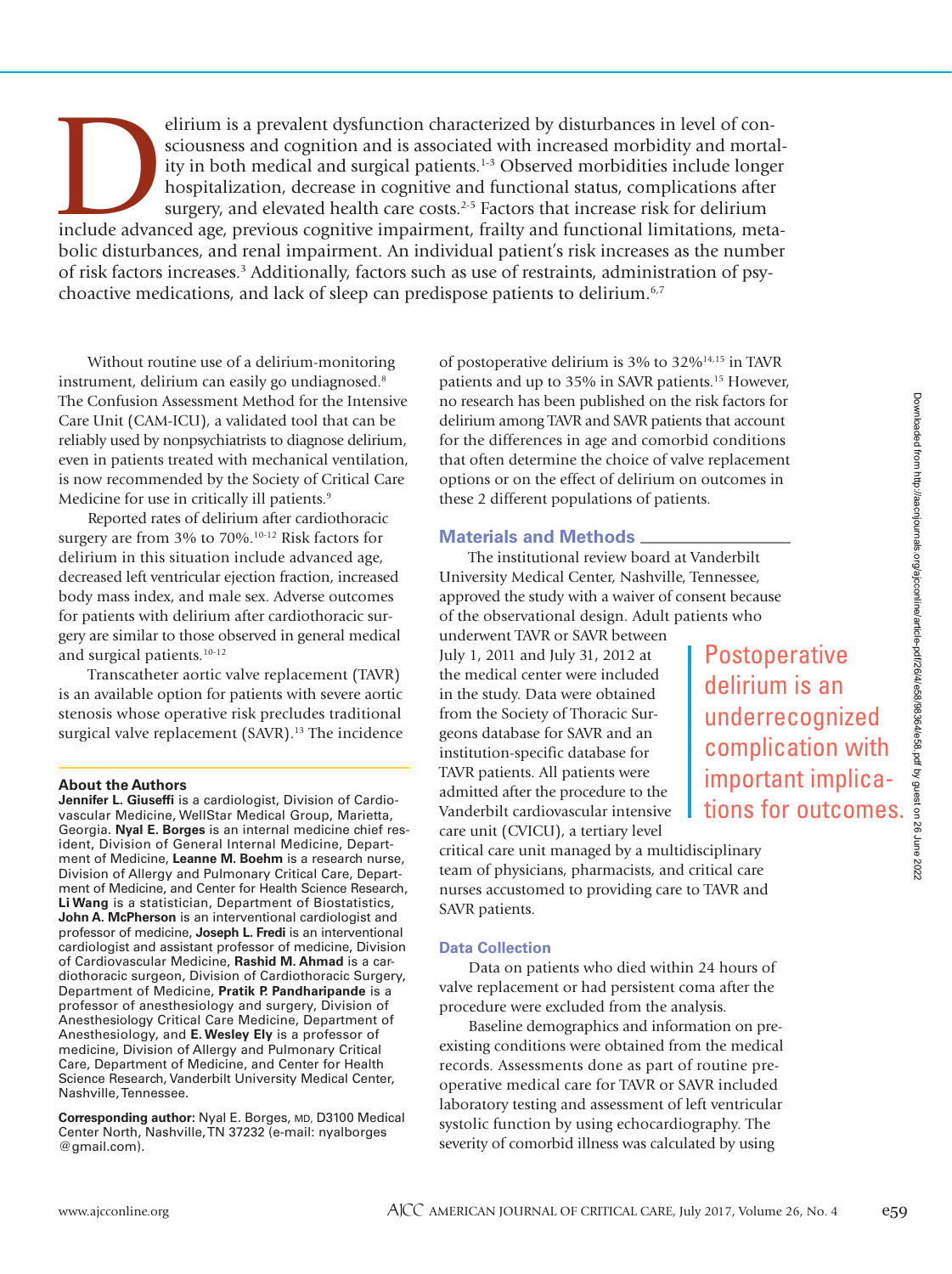| <b>Score</b> | <b>Term</b>       | <b>Description</b>                                                                                    |                       |
|--------------|-------------------|-------------------------------------------------------------------------------------------------------|-----------------------|
| $+4$         | Combative         | Overtly combative, violent, immediate danger to staff                                                 |                       |
| $+3$         | Very agitated     | Pulls or removes tube(s) or catheter(s); aggressive                                                   |                       |
| $+2$         | Agitated          | Frequent nonpurposeful movement, fights ventilator                                                    |                       |
| $+1$         | <b>Restless</b>   | Anxious but movements not aggressive, vigorous                                                        |                       |
| $\mathbf 0$  | Alert and calm    |                                                                                                       |                       |
| $-1$         | <b>Drowsy</b>     | Not fully alert, but has sustained awakening (eye opening/eye contact to voice<br>$( \ge 10$ seconds) |                       |
| $-2$         | Light sedation    | Briefly awakens with eye contact to voice (<10 seconds)                                               | Verbal<br>stimulation |
| $-3$         | Moderate sedation | Movement or eye opening to voice (but no eye contact)                                                 |                       |
| $-4$         | Deep sedation     | No response to voice, but movement or eye opening to <i>physical</i> stimulation                      | <b>Physical</b>       |
| $-5$         | Unarousable       | No response to voice or physical stimulation                                                          |                       |





**Figure 1** A 2-step process of delirium assessment. The Richmond Agitation-Sedation Scale (RASS) is used to assess the level of sedation and arousal (step 1). If the patient can respond to verbal stimulation (RASS level ≥-3), then delirium is assessed with the Confusion Assessment Method for the Intensive Care Unit (CAM-ICU; step 2).

Adapted with permission from http://www.icudelirium.org/delirium/monitoring.html (E. Wesley Ely).

the Charlson Comorbidity Index.16 Procedure-specific information such as the vascular access for the procedure, blood loss, and type and dose of sedative and anesthetic agents used for SAVR and TAVR were collected from anesthesia reports. Postoperative medications and laboratory data were obtained from medical records. A daily cardiovascular Sequential Organ Failure Assessment score<sup>16</sup> was calculated for each patient to account for hemodynamic changes and vasopressor support during the CVICU stay.

As part of routine care, CVICU nurses determined patients' neurological status by using the Richmond Agitation-Sedation Scale (RASS) to assess arousal and the CAM-ICU to assess delirium and recorded the results in the medical record (Figure 1). The RASS is a valid and reliable 10-point scale with scores from +1 to +4 for levels of agitation through combativeness, 0 for an alert and calm state, and -1 to -5 for

successive levels of depressed arousal or coma.<sup>17</sup> The CAM-ICU results were documented as "unable to assess" if patients had a RASS score of -4 or -5, signifying a comatose state. The CAM-ICU value was considered positive for delirium if patients had a RASS score of -3 or greater and had an acute change or fluctuation in mental status plus inattention and either disorganized thinking or an altered level of consciousness.9,18 Patients' level of arousal determined by using the RASS and the presence of delirium determined by using the CAM-ICU were noted in the electronic medical record a minimum of every 12 hours while patients remained in the CVICU and were recorded for up to 3 days postoperatively or until discharge from the unit, whichever came earlier. Vital status at 30 days and 6 months after discharge from the hospital and date of death (if applicable) were determined via medical records or the Social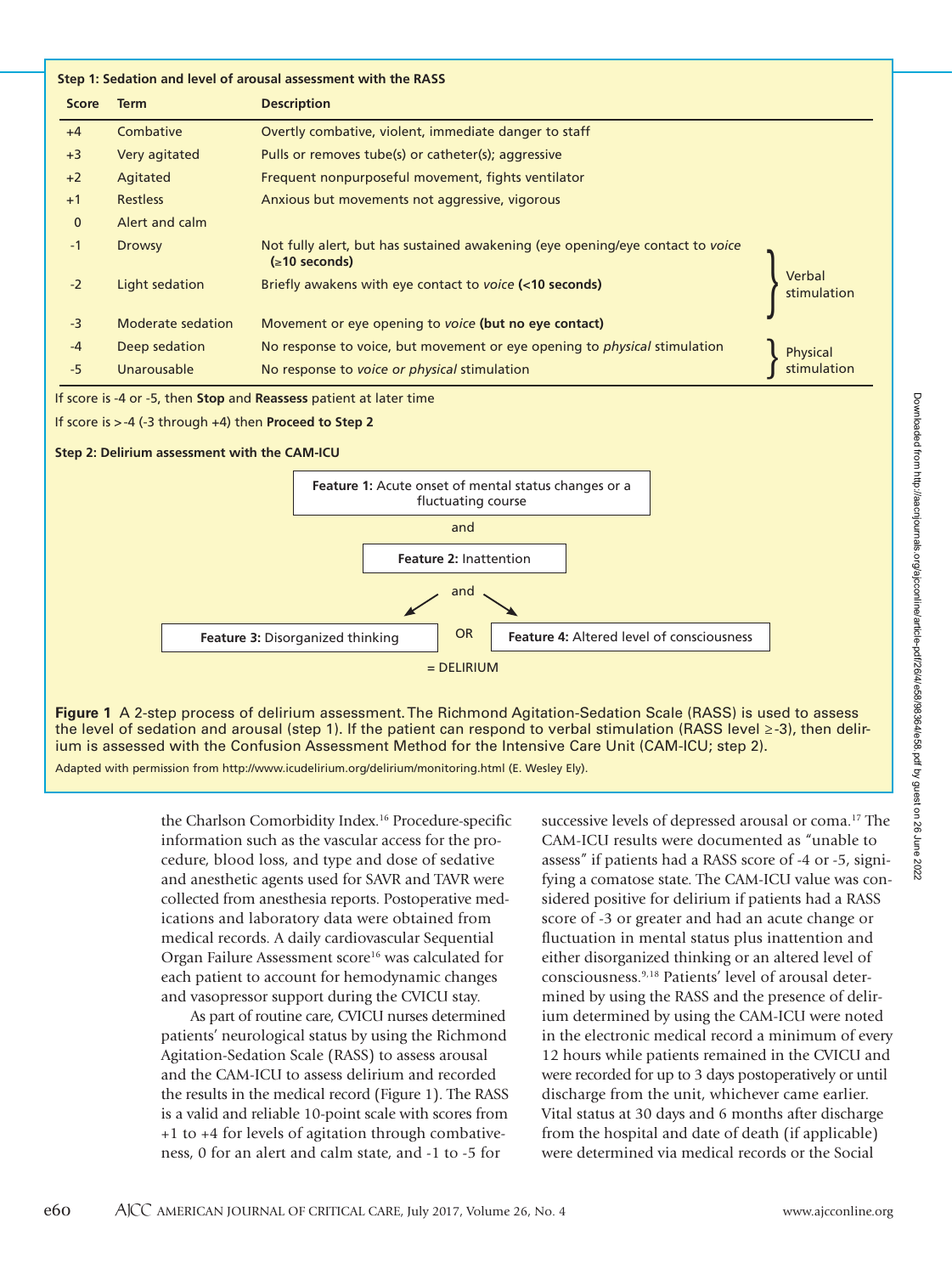Security Death Index if not already known at the time of discharge from the hospital.

# **Statistical Analysis**

Descriptive statistics are presented as medians and interquartile ranges for continuous variables and as percentages for categorical variables. The Wilcoxon rank sum test and the Pearson  $\chi^2$  test were used to compare the baseline characteristics between patients who had TAVR and patients who had SAVR. Delirium was considered present if at least 1 CAM-ICU assessment was positive during the study period.

Multivariable logistic regression was used to assess the association between the procedure types (TAVR vs SAVR) and the occurrence of postoperative delirium, with adjustments made for age at procedure time, preoperative ejection fraction, Charlson Comorbidity Index, and intraoperative midazolam dose. The area under the receiver operating characteristic curve was 0.644 (95% CI, 0.558-0.729), and the model likelihood ratio  $\chi^2$  was 9.7 with 5 degrees of freedom (*P*=.08), indicating a good model fit. Survival models (Cox regression) were used to assess the association between postoperative delirium and 6-month mortality, with adjustments for age and procedure type. A sensitivity analysis was used to analyze the relationship between presence of delirium and time to death, further incorporating the Charlson Comorbidity Index in addition to the age and procedure type in the model just described. All tests were 2-tailed, with a significance level set at  $\alpha$  = .05. All statistical analyses were performed by using R statistical software, version 2.15.1.

# **Results**

A total of 233 patients met the inclusion criteria. Of these, 7 patients were excluded; 4 died perioperatively and 3 had persistent coma for 3 days after the procedure. Thus, the final sample consisted of 226 patients: 105 had TAVR (46%) and 121 had SAVR (54%). Of the TAVR patients included, the majority had TAVR via a transfemoral approach; 16 had a direct aortic approach.

Demographic data and baseline characteristics are presented in Table 1. TAVR patients (median age, 81.2 years) were significantly older (*P* < .001) than SAVR patients (median age, 67.7 years) and had more baseline comorbid conditions (median Charlson Index, 3 vs 2; *P*<.001), including a higher incidence of a history of atrial fibrillation (43% vs 16%; *P*<.001) and lower ejection fraction (49% vs 53%; *P*<.001). However, TAVR patients received significantly less intraoperative midazolam (median dose, 2.0 mg) than did SAVR patients (median dose, 5.0 mg).

# **Table 1 Baseline characteristics**

| <b>Characteristic</b>                                   | <b>Surgical</b><br>$(n = 121)$ | Transcatheter<br>$(n = 105)$ | P       |
|---------------------------------------------------------|--------------------------------|------------------------------|---------|
| Age, median; mean (SD), y                               | 67.7; 66.1 (13.5)              | 81.2; 79.9 (9.5)             | $-.001$ |
| Sex, No. (%) of patients                                |                                |                              | .28     |
| Female                                                  | 49 (40)                        | 50 (48)                      |         |
| Male                                                    | 72 (60)                        | 55 (52)                      |         |
| Race, No. (%) of patients                               |                                |                              | .06     |
| White                                                   | 109 (91)                       | 103 (98)                     |         |
| African American                                        | 10(8)                          | 2(2)                         |         |
| Not reported                                            | 2(2)                           | 0(0)                         |         |
| <b>Charlson Comorbidity</b><br>Index, median; mean (SD) | 2.0; 2.1(1.8)                  | 3.0; 3.3(1.8)                | $-.001$ |
| Ejection fraction before<br>procedure, mean (SD), %     | 53 (12)                        | 49 (12)                      | $-.001$ |
| Atrial fibrillation, No. (%)<br>of patients             | 19 (16)                        | 45 (43)                      | $-.001$ |
| Intraoperative midazolam,<br>median; mean (SD)          | 5.0; 3.9(2.0)                  | 2.0; 1.9(1.7)                | < .001  |
| Excluded, No. of patients                               |                                |                              |         |
| Postprocedural death                                    |                                | 3                            |         |
| Persistent coma                                         | 3                              | $\Omega$                     |         |

# **Table 2**

| <b>Postoperative delirium</b> |                                                  |                                     |  |  |  |  |  |  |
|-------------------------------|--------------------------------------------------|-------------------------------------|--|--|--|--|--|--|
|                               | Aortic valve replacement, No.<br>(%) of patients |                                     |  |  |  |  |  |  |
| <b>Postoperative delirium</b> | <b>Surgical</b><br>$(n = 121)$                   | <b>Transcatheter</b><br>$(n = 105)$ |  |  |  |  |  |  |
| Absent<br>Present             | 95 (79)<br>26(21)                                | 85 (81)<br>20(19)                   |  |  |  |  |  |  |

# **Table 3**

**Potential risk factors for development of postoperative delirium**

| <b>Risk factor</b>                    | <b>Odds</b> ratio | 95% CI        | P   |
|---------------------------------------|-------------------|---------------|-----|
| Age (10-year increments)              | 1.37              | $0.97 - 1.91$ | .07 |
| Preoperative ejection fraction (5%)   | 0.96              | $0.83 - 1.10$ | .54 |
| <b>Charlson Comorbidity Index</b>     | 1.05              | $0.87 - 1.27$ | .61 |
| Midazolam                             | 0.86              | $0.71 - 1.05$ | .15 |
| Procedure (transcatheter vs surgical) | 0.40              | $0.18 - 0.92$ | .03 |

The overall prevalence of postoperative delirium in both groups was 20%, with rates of 19% in the TAVR group and 21% in the SAVR group (Table 2). This small difference in prevalence was not significant  $(P = .65)$ . The identified potential risk factors for postoperative delirium are summarized in Table 3. Increasing age was associated with worsening neurological outcomes: odds ratio, 1.37; 95%CI,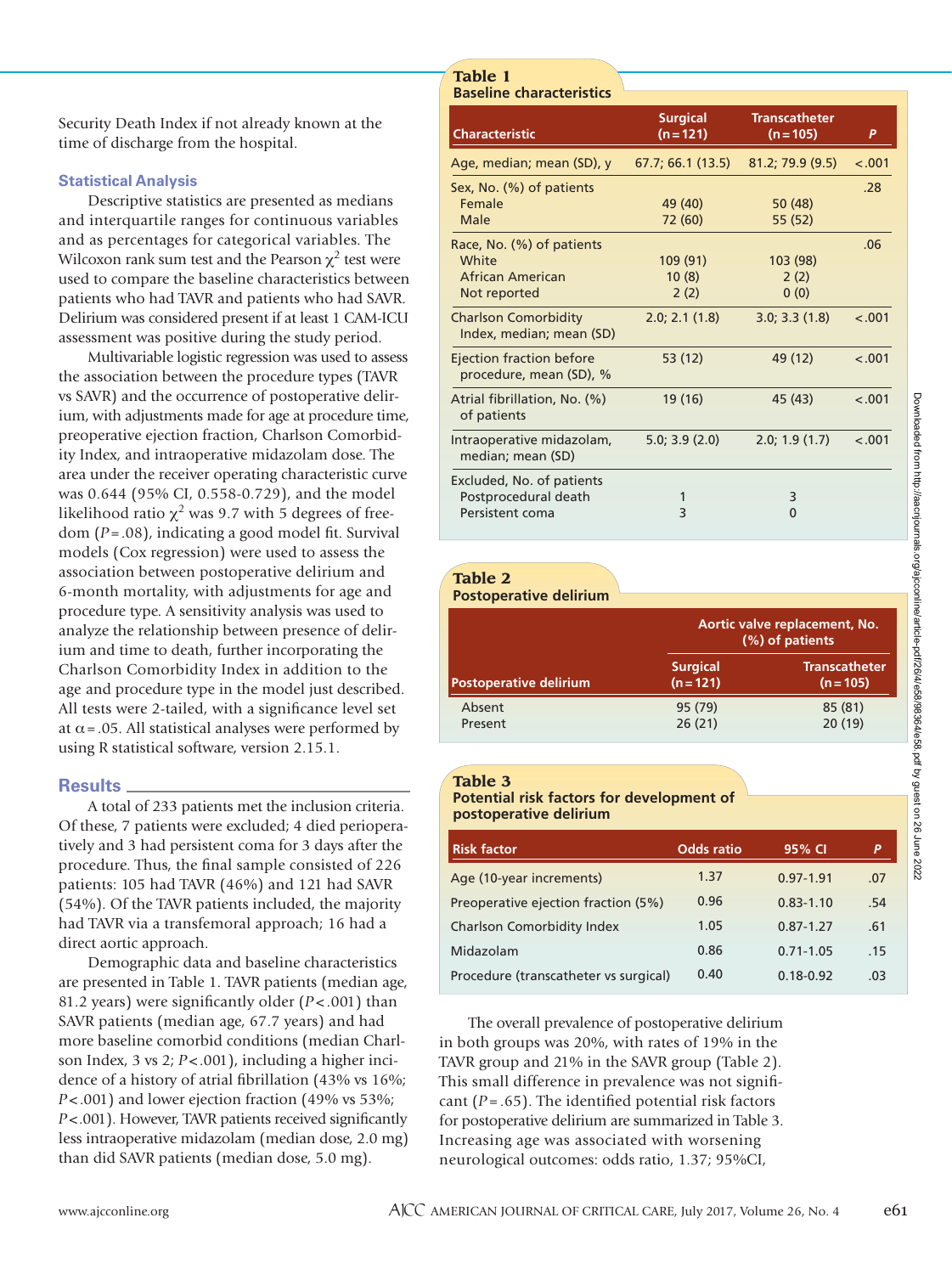

0.97-1.91; *P*=.07. Odds for delirium were lower in TAVR patients than in SAVR patients (odds ratio, 0.4; 95% CI, 0.18-0.92; *P*=.03), after adjustments for the preidentified risk factors of age, Charlson Comorbidity Index, preoperative ejection fraction, and total intraoperative dose of midazolam.

At 30 days and 6 months, mortality was higher in the TAVR group than in the SAVR patients: 7.6% vs 1.7%, *P*=.03 and 14.3% vs 2.5%, *P*=.001, respectively. Independent of procedure type and age, delirium was associated with a 3-fold higher risk for death by 6 months: hazard ratio, 3.4; 95% CI, 1.3-8.8; *P*=.01 (Figure 2). Incorporating the Charlson Comorbidity Index into the analysis yielded a hazard ratio of 3.4 (95% CI, 1.28-9; *P*=.01).

# **Discussion**

The main finding of this study was that delirium occurred in 1 of 5 patients undergoing an aortic valve replacement. Despite being older and having more comorbid conditions than SAVR patients, TAVR patients had a lower probability of postoperative delirium. Independent of procedure type and age, delirium after aortic valve replacement was associated with a higher mortality at 6 months, after adjustments for potential confounders.

The prevalence of delirium in patients who had aortic valve replacement was lower than the reported rates of delirium in patients treated with mechanical ventilation in medical and surgical ICUs, but similar to rates reported for patients in the CVICU.6,18 The

difference may be related to the severity of illness, concomitant organ failures and metabolic derangements, sepsis, and ICU management factors such as sleep deprivation and exposure to psychoactive medications, all of which are all more prevalent in medical and surgical ICU patients than in patients in the CVICU because of the longer lengths of stay in the medical and surgical units.

We found that patients undergoing TAVR were less likely than SAVR patients to experience delirium, after accounting for TAVR patients' higher age and number of comorbid conditions. This finding is in line with recent published data, although our delirium rates were much lower than the 29% vs 51% for TAVR and SAVR patients, respectively, reported by Maniar et al.<sup>15</sup> The increased risk for postoperative delirium in SAVR patients compared with TAVR patients may be related to the aortic cross-clamping and cardiopulmonary bypass that are essential elements of the SAVR procedure. These elements and the duration of cardiopulmonary bypass have been associated with increased rates of delirium.19 Also, the cardiotomy required to perform any valve replacement may cause air to enter the circulation, potentially increasing the risk for cerebral air microemboli and delirium.20

Although increasing age was marginally associated with an increased probability of delirium in our study, comorbid conditions, preoperative ejection fraction, and dose of midazolam were not associated with a greater likelihood of delirium in the multivariable modeling. Other investigators<sup>14</sup> found that age, a nontransfemoral approach, current smoking, carotid artery disease, and preoperative atrial fibrillation were risk factors for delirium in TAVR patients. Patients undergoing TAVR are considered inherently at high risk for delirium not only because of their major comorbid conditions but also because of the inherent risks for cerebral embolization of aortic plaques and/or valvular particulate matter associated with TAVR.<sup>21</sup> In the majority of our TAVR patients, a transfemoral approach was used, a characteristic that may explain our lower risk for delirium.

Mortality rates at 30 days and 6 months were significantly higher in the TAVR group than in the SAVR group, although not different from previously reported rates in TAVR patients.<sup>14,22</sup> Compared with SAVR patients, our TAVR patients were older, had more comorbid illnesses, and had higher rates of preoperative atrial fibrillation. This difference in severity of illness most likely accounts for the expected higher rates of postoperative mortality in the TAVR patients. We did not use propensity score matching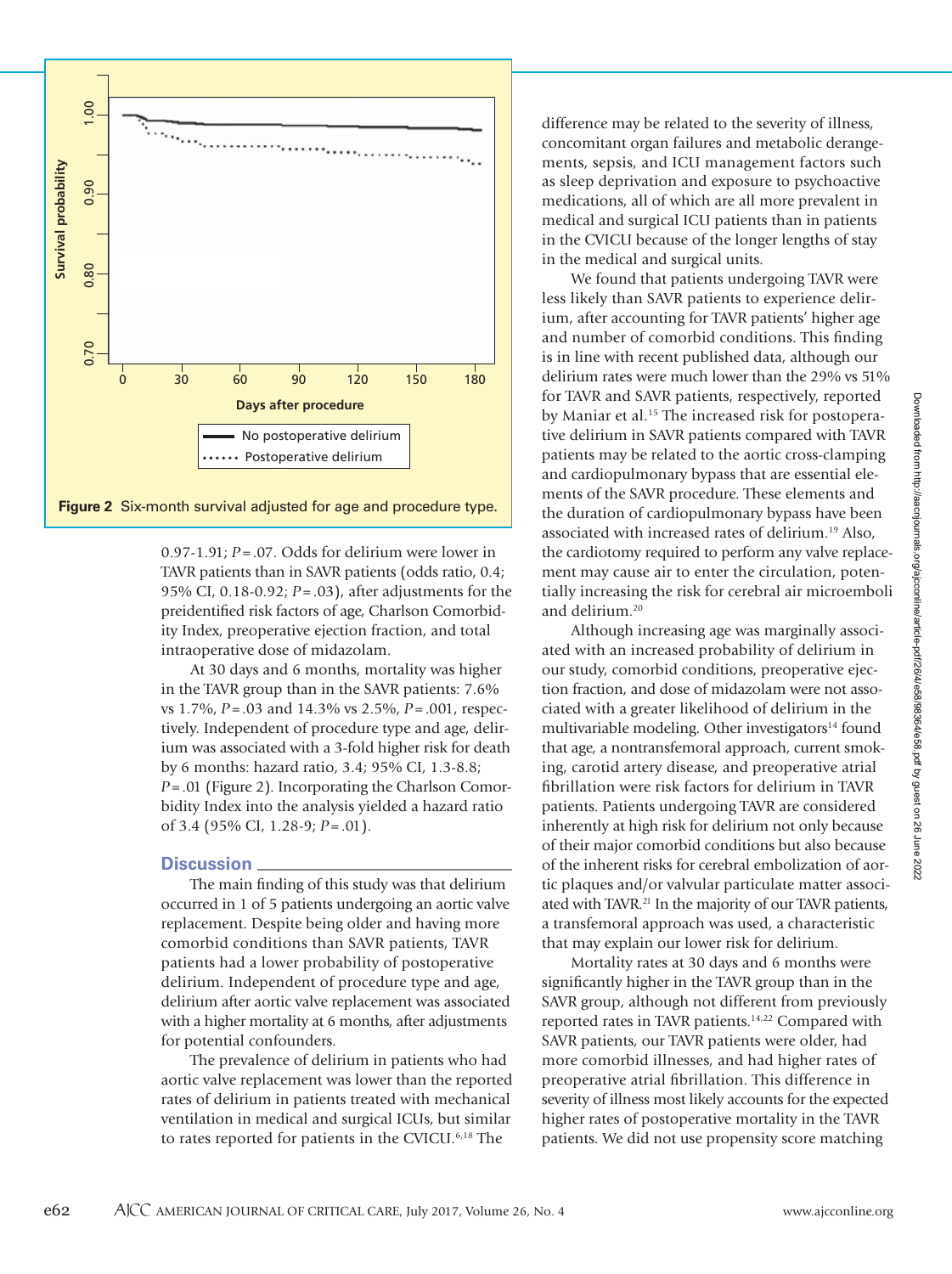of TAVR and SAVR patients because our aim was not to determine the independent role of the surgical procedure on 6-month mortality but rather to assess the effect of postoperative delirium on mortality after aortic valve replacement. Independent of procedure type, age, and comorbid conditions, the presence of delirium led to a 3-fold higher risk for mortality at 6 months in our patients. Interestingly, postoperative delirium reportedly can confer a higher mortality in transfemoral TAVR (39% vs 13%; *P*=.003) but not in nontransfemoral TAVR (33% vs 36%; *P*=.84).14 Our findings are in line with data on other populations of patients for whom the presence of delirium portends worse clinical outcomes, including increased mortality, longer hospitalizations, and higher rates of complications after procedures.2,3 This emphasizes the importance of having highly skilled critical care nursing staff monitor for delirium in the postoperative period by using a validated delirium monitoring instrument. Establishing nonpharmacological and pharmacological delirium management algorithms is important to ensure that delirium is addressed in a timely manner when diagnosed. Nonpharmacological interventions can reduce the incidence of delirium in critically and noncritically ill patients.<sup>23,24</sup>

Our study has several limitations. First, the retrospective nature increases the likelihood of confounding by indication. To mitigate this confounding, we adjusted for known confounders (age, comorbid conditions, ejection fraction, and midazolam use) in our analysis, although we acknowledge that our adjustment does not include all possible confounders. Second, we limited the number of confounders we accounted for according to standard recommendations of *N*/10, where *N* is the number of patients with the event (delirium in this instance), and determined that the model was an appropriate fit: however, our model might have been slightly overfit. Third, we were unable to study nonlinear associations or to determine if specific interactions occurred between our covariates because of our limited number of patients with delirium and our concern for overfitting our models. As in any observational study, additional unknown confounders might have had an effect on the associations we observed. Finally, the low rates of delirium and mortality in our sample allowed us to examine only a limited subset of risk factors that we hypothesized would be important. Thus, the association between mortality and delirium may be confounded by unmeasured variables. Last, the incidence of delirium in our patients might be underreported; no confirmatory evaluation was

performed after the original determination of delirium was made by using the RASS and CAM-ICU scoring systems. Despite some of these limitations, we think our study supports recently published data as outlined above on the incidence of delirium in patients undergoing SAVR and TAVR and the effect of delirium on mortality. Importantly, our study builds on earlier studies, because we assessed patients' risk factors and outcomes of delirium by accounting for other confounders, and highlights the need to monitor for delirium in patients having aortic valve replacement because of the high risk for mortality associated with delirium.

# **Conclusions**

Delirium is a common finding in patients after aortic valve replacement. We found that compared with SAVR patients, TAVR patients have a lower

probability for delirium, after adjustments for age, comorbid conditions, preoperative ejection fraction, and dose of midazolam during surgery. Delirium in both SAVR and TAVR groups portended a 3-fold higher risk for mortality at 30 days and 6 months, supporting

the notion that monitoring for delirium should be the standard of care for all patients who have aortic valve replacement. More prospective studies are needed to further characterize the incidence, risk factors, and consequences of delirium in patients undergoing TAVR. Reducing the incidence of delirium represents an important opportunity to improve outcomes for patients who have SAVR or TAVR.

# ACKNOWLEDGMENTS

Ms Boehm has received honoraria from Hospira Inc. Dr McPherson has received research grants from Healthwise, Inc, Velomedix, Inc, and Abbott Vascular Corp. Dr Wagner has received honoraria from ImaCor. Dr Ely has received a grant from Aspect Medical Systems and honoraria from Hospira Inc. Dr Pandharipande has received a research grant from Hospira Inc.

# FINANCIAL DISCLOSURES

Drs Pandharipande and Ely are supported by grants HL111111, AG027472, and AG035117 from the National Institutes of Health. Dr Ely is also supported by the VA Clinical Science Research and Development Service and the Veterans Affairs Tennessee Valley Geriatric Research, Education and Clinical Center, Nashville, Tennessee.

#### **eLetters**

Now that you've read the article, create or contribute to an online discussion on this topic. Visit **www.ajcconline.org** and click "Submit a response" in either the full-text or PDF view of the article.

Delirium occurred in 1 of 5 patients

undergoing aortic